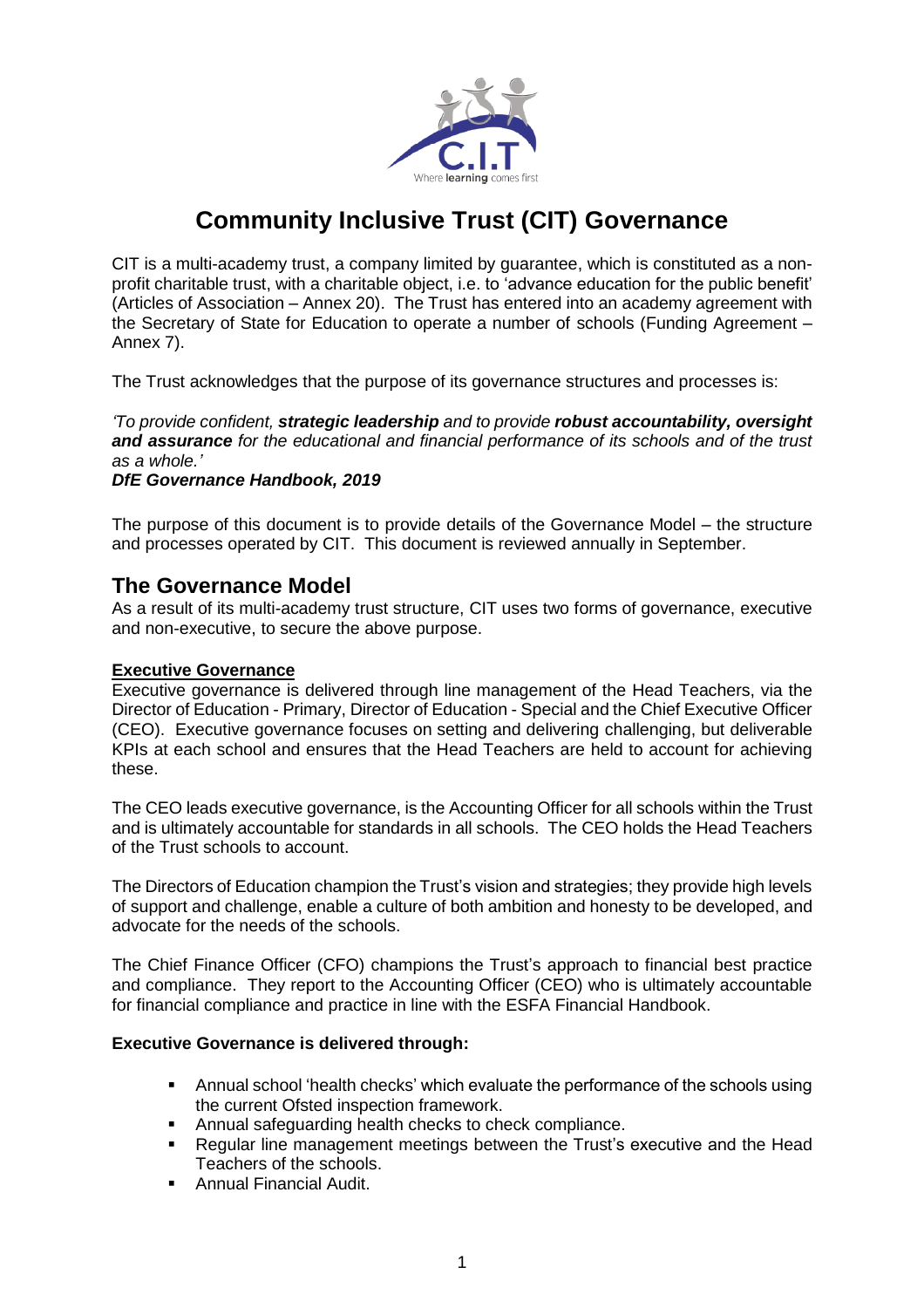

- **Bi-monthly budget monitoring.**
- Reporting through the CEO and executive leadership to the Board of Trustees.

#### **Non-Executive Governance**

There are three layers to the non-executive governance structure in the Trust: Members, Trustees and Local School Boards.

#### **Non-executive governance is delivered through:**

- **Trust Board meetings** which hold the CEO to account for: the educational and financial performance of the Trust schools; delivery of the Trust's strategic priorities through the KPIs; matters linked to compliance and best practice linked to the operational running of the Trust (details of these assurance areas which the Board focussed on and the evidence base for each of these is provided in Annex 1). The Board also considers the key risks linked to its strategic priorities and how these are being mitigated. *(The Terms of Reference of the Trust Board is in Annex 14, and the Code of Conduct/roles description for Trustees in Annex 15).*
- **Trust Board committee meetings** Finance, Audit and Estates; Human Resources and Safeguarding; Quality of Education - undertake scrutiny and challenge linked to Trust level matters of assurance linked to compliance, best practice and performance. These assurances are reported to the Trust Board. *The Terms of Reference of each of the Trust Board committees is in Annex 14.*
- **Local School Board (LSB) meetings and activity** which establishes for the Trust Board (through evidence scrutiny, challenge and debate) levels of independent assurance (**Confidence**) in relation to key aspects of the educational and other performance of the school they have oversight of (details of the areas of assurance reporting that the LSBs have responsibility for are provided in Annex 2). The LSBs also have responsibility for additional aspects of their schools which fall under the headings of:
	- **Community**
	- **Concerns**
	- **Celebration**
	- **Communication**
	- **Culture**
- Details of what features fall under each of these heading is given in Annex 3. *The Terms of Reference of the LSBs is in Annex 14 and the Code of Conduct/roles description for LSB 'Governors' in Annex 15.*
- **The Members group** undertakes scrutiny to ensure that the governance arrangements of the Trust are robust and that the strategic direction of the work of the Trust aligns with its charitable object. (*Details of the role of the Members and how they discharge their responsibilities is in Annex 4, Code of Conduct/roles description for Members in Annex 15.)*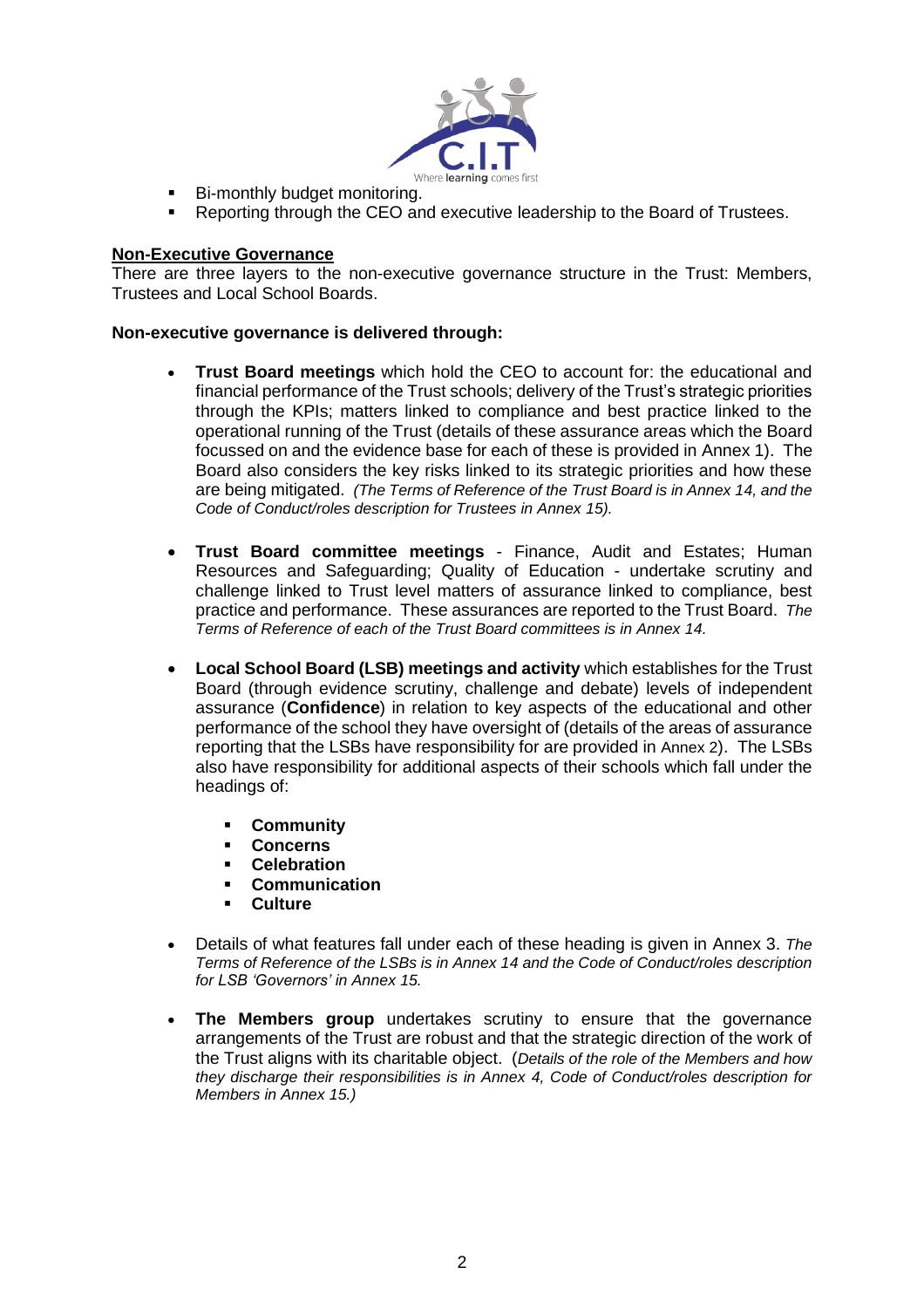

**The following section describe how CIT governance arrangements address the DfE's characteristics of effective governance as detailed using a structure of six sections in their Governance Handbook. A range of documents are referenced which can be found in the Annexes to this documents.**

# **Strategic Leadership**

- The Trust has a clear statement of Vision, Mission and Values (see Annex 5) which has been developed in collaboration with the executive leaders.
- The Trust has a set of strategic priorities linked to the achievement of the vision and mission. Annual Key Performance Indicators (KPIs) are agreed linked to the Strategic Priorities (see Annex 16).
- Progress in relation to the KPIs is monitored by the Trust Board three times a year.
- The vision, mission and strategic priorities are reviewed annually at the start of each academic year and at other times as appropriate.
- The Trust Board has established a number of mechanisms to enable it to listen, understand and respond to stakeholder voices. These include the commissioning of surveys of students, staff and parents, together with a clear reporting line from the Local School Boards to each Trust Board meeting.
- Risk management is embedded at all levels of governance. The Board has a risk register which is aligned to its strategic priorities, which facilitates discussion regarding risk appetite and tolerance, plus assurance regarding risk management processes.

### **Accountability, oversight and assurance**

- The Trust Board's Quality of Education Scrutiny Committee undertakes a rigorous analysis of the intention, implementation and impact of the curriculum in each of the Trust's schools. It also monitors the steps that the CEO is taking to address any implications from this analysis.
- The Trust Board's HR and Safeguarding Committee provides effective oversight of the performance and framework for the pay and conditions of all staff and provides oversight of the Trust's role and responsibilities as a good employer (Terms of Reference of Committees Annex 14).
- The Board's HR and Safeguarding Committee provides effective oversight of the safeguarding arrangements that the Trust has in place to safeguard the pupils in each of its schools (Terms of Reference of Committees Annex 14).
- The Trust Board has a clear process for the performance management of the CEO which is linked to the Strategic Priorities of the Trust and which involves a 360-degree feedback related to a range of appropriate leadership competencies (see Annex 13).
- The Finance, Audit and Estates Committee supports the business and financial planning of the Trust, together with ensuring effective controls for managing available resources, regularity, propriety and value for money (Terms of Reference of Committees Annex 14).
- **Assurance.** The Board has a detailed Assurance Schedule (Annex 1) which describes the assurances linked to compliance and quality that it focusses on. Assurances are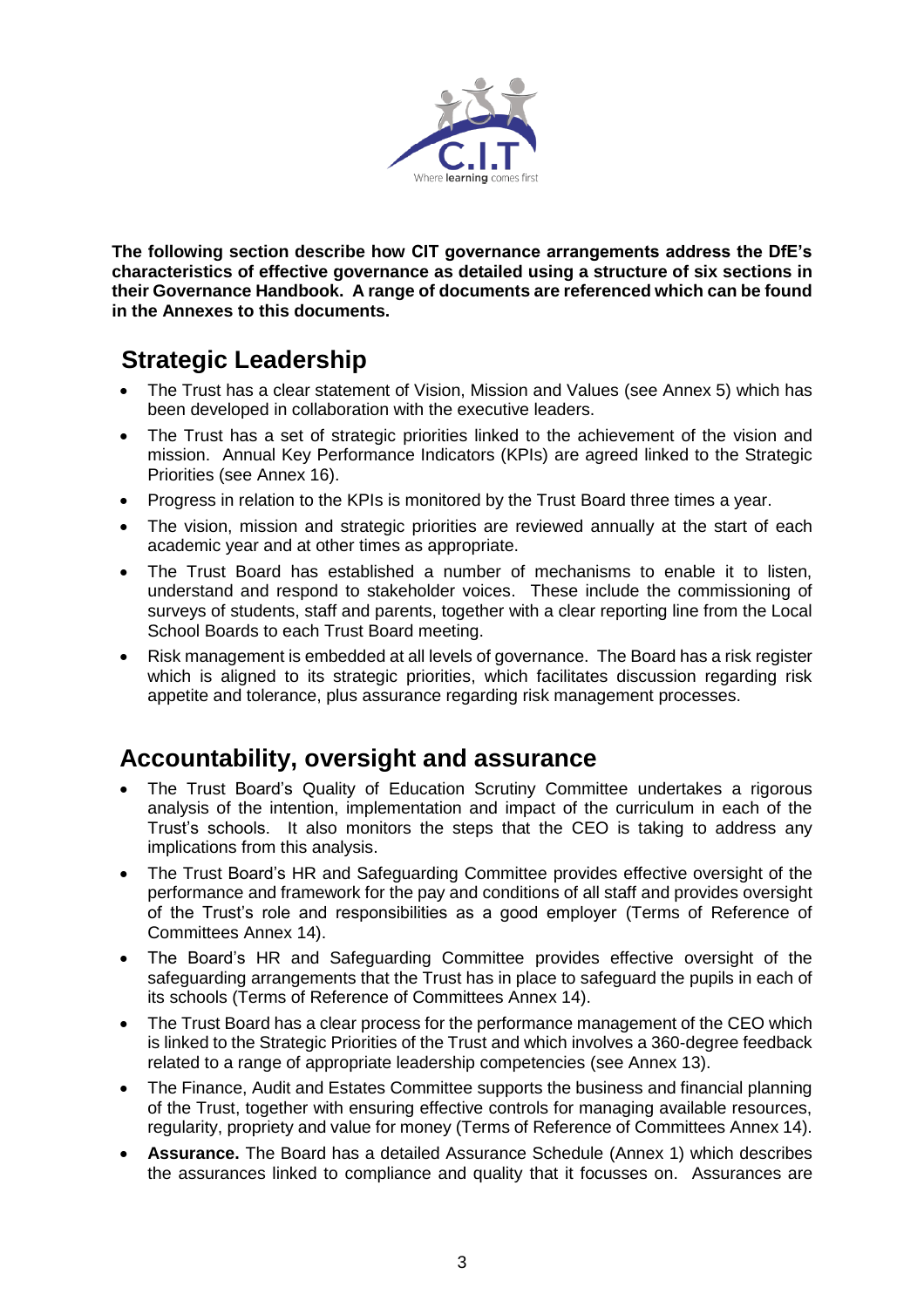

sought at Board level through scrutiny of reports from the CEO and others, and a RAG rated assurance report from the LSBs. Levels of assurance and any consequent actions, for the CEO are clearly noted in the minutes of the meetings and follow up tracked. LSBs are expected to establish assurances via scrutiny and challenge of Head Teacher, together with information from their own evidence gathering through school visits. The results of assurance checks are reported to the Board through an assurance dashboard (Annex 9).

## **People**

- The Trust Board uses the DfE Competency Framework to ensure that it has the necessary skills amongst its members to deliver the governance function effectively and efficiently.
- The Trust Board is looking at how it ensures diversity of perspectives and active succession planning related to key non-executive roles to ensure effective governance.
- The role of Trustees is set out in Annex 15.
- **Conduct**. Members, Trustees and LSB Governors are expected to act in accordance with the Nolan principles for conduct in Public Office Trustees and LSB Governors are required to sign the CIT Code of Conduct which includes reference to the Nolan Principles and the Ethical Leadership Framework, on initial issue and if changes are made. Signed documents are retained by the Clerk to the Trust Board. The Board may, in accordance with the Articles, suspend or dismiss a Trustee or LSB Governor who acts in a way inconsistent with the professional ethos of the Board to bring the CIT into disrepute.
- **Recruitment**. The Board ensures that those involved in governance at all levels are recruited through transparent and robust processes.
- **Administration.** The Board employs a professional Clerk and a member of the Senior Leadership Team has an overview of the Trust's governance arrangements and acts as the Board's Company Secretary.

### **Structures**

 **Members**: The Trust will have 5 Members as required by the Articles of Association. The Members meet three times a year and provide objective oversight of the Trust Board's performance **and** decision-making**.** They ensure the Trust meets the charitable objectives as detailed in the Articles and to protect the values and ethos of the CIT**.** (The decision making powers of the Members is articulated in the Trust's Scheme of Delegated Authority - see Annex 8).

 **The details of the Members are listed on the CIT website [http://citacademies.co.uk](http://citacademies.co.uk/)**

 **Trustees:** The Board comprises 8 trustees, also known as directors, appointed by the Members in accordance with the Articles. The CEO is a non-voting Trustee, however, no other employee of the Trust can be a Trustee or member of any Board committees with the exception of the Local School Boards which includes staff members. Trustees are subject to the duties and responsibilities of charitable trustees and company directors in addition to the accountability and responsibility to the Members for all aspects of the Trust operation with a view to promoting high standards of educational achievement equally throughout all schools within the CIT. The Board meets a minimum of 4 times a year with a quorum of 3 Trustees, except in special circumstances (Article 119). Trustees' Terms of Office are 4 years, but can be re-appointed by the Members. The Chair and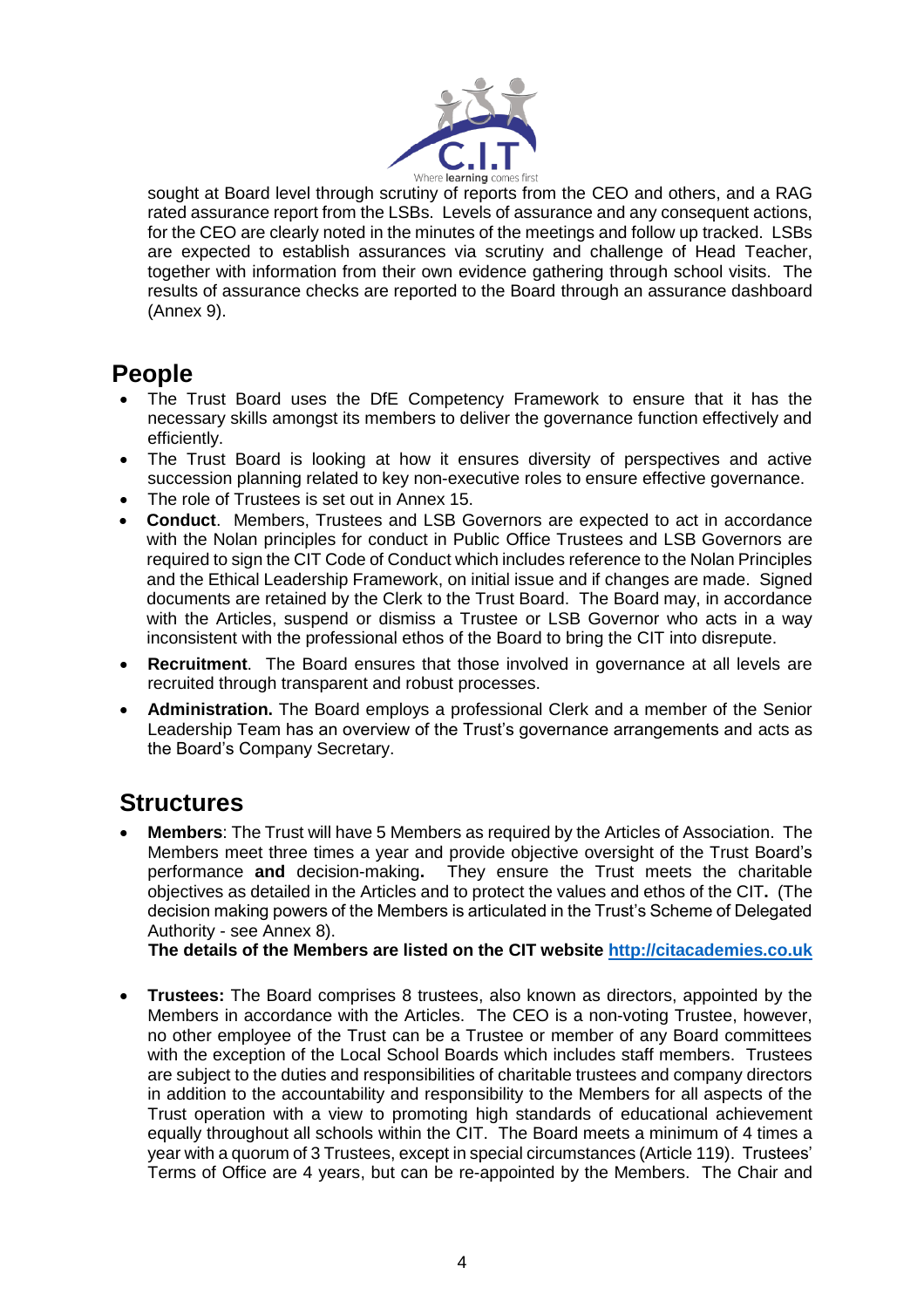

Vice Chair are elected annually, but the Chair cannot hold the position for more than a 6 year stretch.

**The details of the Trustees are listed on the CIT Trust website [http://citacademies.co.uk](http://citacademies.co.uk/)**

- **Committees.** The Board has three committees: Finance, Audit and Estates, Human Resources and Safeguarding (which also acts as the Remuneration and Nominations committee), Quality of Education Scrutiny committee. See Annex 14 for the Terms of Reference of the Board's committees and Annex 8 for the delegated authorities).
- **Local School Boards (LSBs):** Each Trust school has an LSB. These bodies do not have decision making powers. Their key role within the governance of the Trust is set out on the Scheme of Delegated Authority (Annex 8) and the Governance Assurance Schedule (Annex 1). The LSBs play a key role in providing assurances to the Board regarding education and other matters as set out in the Governance Assurance Schedule (Annex 1). They do this using an Assurances RAG report (Annex 9) to the Trust Board.
- **The Chairs of the LSBs** are appointed by the Trust Board. Other 'Governor' members of the LSBs are appointed by the LSBs themselves with parent and staff Governors coming forward by election.  **The details of the individual Governors on the LSBs are listed on the relevant**

# **school website.**

- **Executive Head Teacher.** The CEO has full accountability to the Trust Board for all schools within the Trust. The CEO will attend all Trust Board meetings.
- **Scheme of Delegated Authority:** Annex 8 sets out clearly where governance and executive functions are exercised. The Scheme is reviewed annually by the Trust Board.
- **Communication.** Effective communication within the Trust is essential to ensure smooth running, to meet the strategic aims, vision, values, key priorities, and to ensure that the statutory and legal requirements are continuously met within each school in the Trust. The Board has clear processes in place to ensure communication between all levels and structures of governance. The OnBoard platform is a secure electronic database, accessible remotely, containing all the information relevant to the governance of the Trust. The OnBoard platform is used to publicise all documents and papers for all Trust meetings and as a vehicle for discussions as necessary (further details of the communication systems within the Trust are provided in Annex 16).
- **Governance work planning.** The Trust's governance processes, including the relationship between the structural levels of governance are outlined in the **Governance Plans** (Annex 10). The schedule of governance meetings and how they relate to one another is articulated in Annex 11.

# **Compliance**

- The Chair of the Trust Board and the Board's Clerk ensure that the Trustees are aware of, and adheres to, the legislative requirements linked to education, employment, charity, company law and Equalities Act.
- The Clerk and the Company Secretary are responsible for ensuring that the Trust adheres to the requirements of the Academies Financial Handbook, the Trust's Funding Agreement, Articles of Association and company law.
- The Trust Board has a mechanism in place to ensure that the key governance duties and